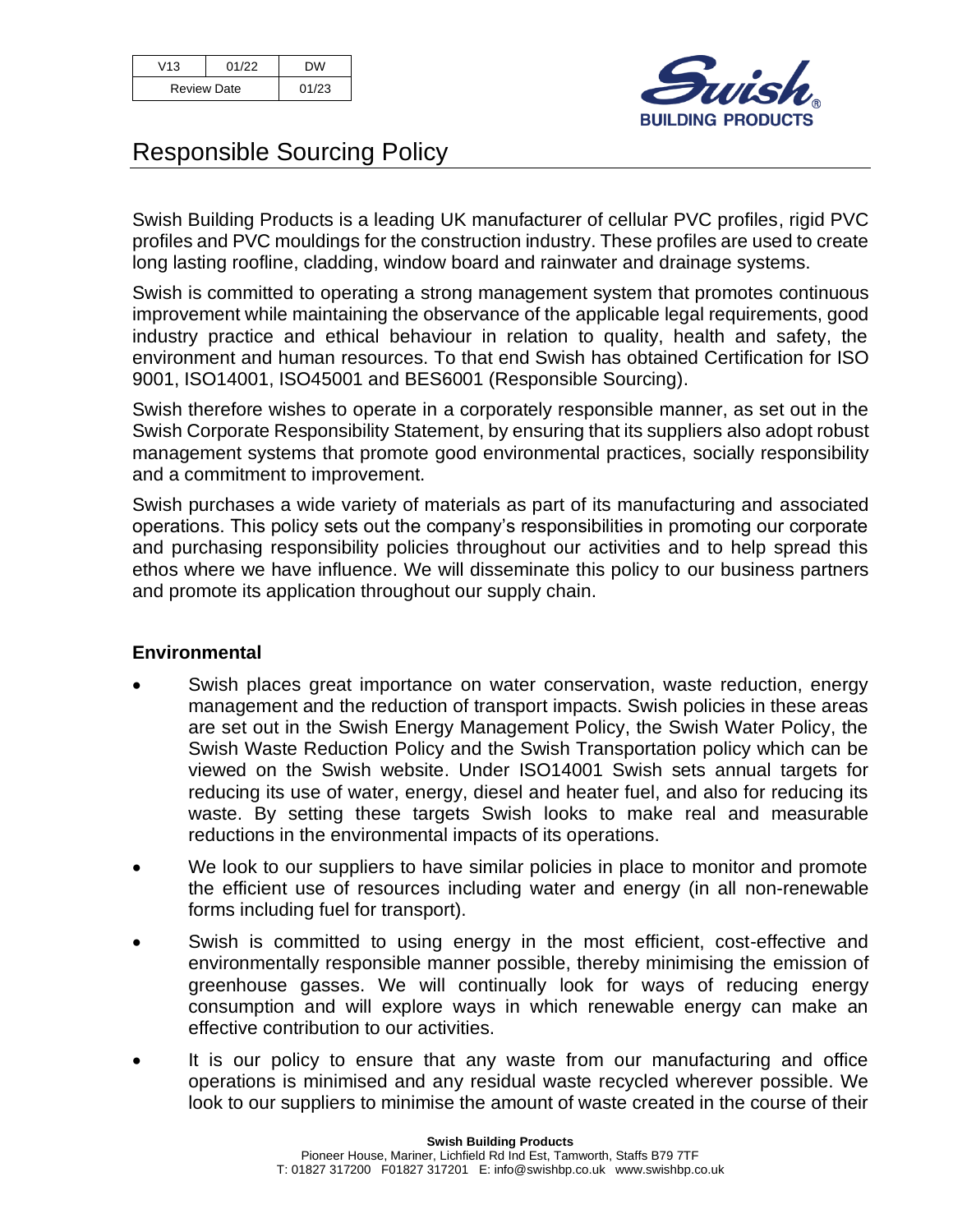| V13                | 01/22 | DW    |
|--------------------|-------|-------|
| <b>Review Date</b> |       | 01/23 |



activities and to recycle materials wherever possible. All forms of pollution should be avoided, and suppliers should promote good stewardship of their manufacturing sites.

- Swish will consider the environmental impact of goods when making decisions to purchase and will look to reduce waste by continuously reviewing the specification and volume of materials we buy and positively consider the purchase of recycled products and materials.
- Wherever possible we will source products and materials that consume less energy and water during production and have lower embodied carbon than alternatives subject to equivalent lifetime performance.
- Swish will comply with industry recommendations and norms concerning the use of non-hazardous materials and to minimise or discontinue the use of materials with a hazardous content wherever feasible.
- Swish will purchase timber packing crates from suppliers that use certified legal and sustainable sources.
- All our suppliers must have an environmental policy in place and are expected to comply with all applicable legislation covering environmental protection. We also look to our major suppliers to have ISO14001 or the equivalent environmental management system in place.
- Swish is committed to improving the built environment as set out in the Swish Environmental Policy and we look to our suppliers to work with us to develop materials and working practices that help us meet this aspiration.
- We will find appropriate opportunities for skills, training and apprenticeships to promote career progression and to support local economic regeneration. Our suppliers should demonstrate a similar commitment to their local community.

## **Health and Safety and Human Rights**

- Swish has a strong commitment to health and safety at work, and to demonstrate this Swish has obtained OHSAS18001 to protect it's employees, contractors and visitors.
- We expect our suppliers to share this commitment and where practicable to obtain this certification themselves or to have and operate equivalent written policies and procedures that demonstrate their serious commitment to the safety and welfare of their employees
- We will always seek to procure from suppliers that demonstrate a commitment to ethical working conditions including fair wage, working hours and equal opportunities. They should respect the principles of human rights, treat employees with respect and with dignity, ensuring that no child labour is employed.
- Swish will look to suppliers to adopt the principles and standards of BES6001 with their supply chain.